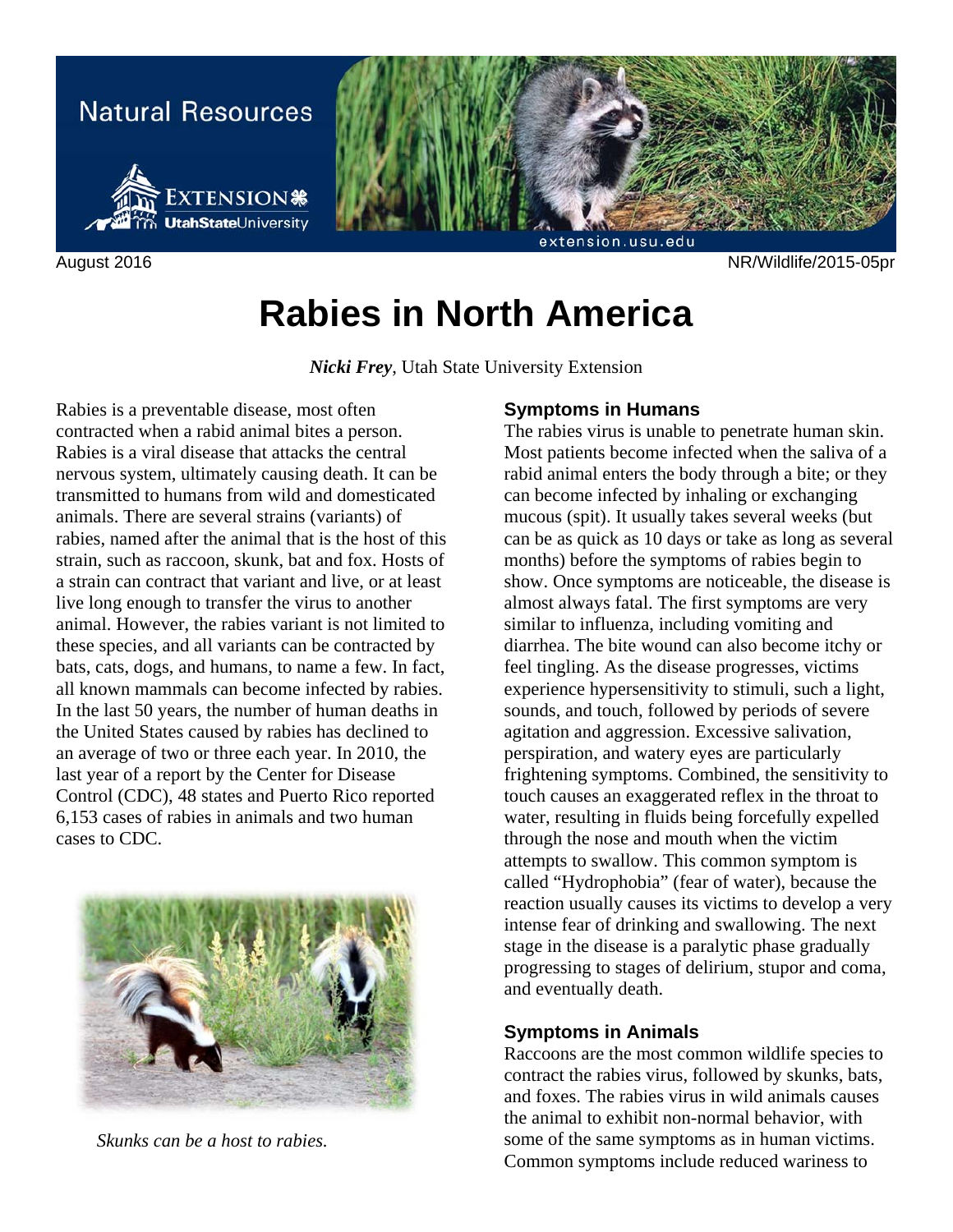

*People the work or recreate in caves should be vaccinated against rabies.* 

humans, nocturnal animals awake during the day or vice-versa, or a change in behavior such as social animals seeking solitude. One of the first symptoms is paralysis of the lower jaw and throat, resulting in victims drooling with their mouths hanging slightly open. Many people are familiar with the extreme aggressiveness that can become a symptom of rabies in wild animals; however, it is more common that a sick animal becomes quiet and still. In the end, all victims become paralyzed, leading to coma and death. The only way to know for sure if an animal has rabies is to test it after death, usually by a biopsy of brain tissue.

# **How Can Humans Contract Rabies?**

The rabies virus is spread through saliva. It cannot penetrate skin, and therefore is only transmitted through a bite of a rabid animal, or if the saliva of a rabid animal comes in contact with mucous membranes such as the eyes, nose or mouth. For example, people examining caves could inhale airborne mucous (spit) from roosting bats. Humans cannot transmit the virus to another human unless they are showing symptoms of the rabies virus.

#### **Medical Treatment for Humans**

If you are bitten or scratched by a bat (or any wild mammal) follow these steps:

- 1. Wash the wound immediately with soap, water, and antiviral antiseptic for at least 15 minutes.
- 2. Seek medical attention. Your physician will consult with local public health authorities to determine the appropriate steps to take.
- 3. Often, rabies vaccination may be required. This is a series of four doses of rabies

vaccine. Since 1980, there have been no documented cases of rabies in the U.S. among patients that have completed this series of vaccinations.

4. If you have been bitten or scratched by a bat, the Center for Disease Control recommends the vaccination series.

#### **Medical Treatment for Pets**

All pets should be vaccinated against rabies virus. There is no post-exposure prophylaxis (PEP, a series of shots) for domestic animals exposed to rabies. If they've been bitten by a rabid or suspicious animal they should immediately get revaccinated, and kept under strict observation by the owner for 45 days. If a rabid or suspicious animal has bitten an unvaccinated animal, it is recommended that the animal be euthanized immediately, or quarantined for 6 months. Stray animals that are picked up are often quarantined for 3 days until it can be determined if any human exposure has occurred. Wild-domestic animal hybrids should never be kept as pets because one cannot be completely sure the vaccination is successful on many wild species (and because it is usually illegal to keep these animals as pets in many cities and towns). The rules and regulations that veterinarians and medical professionals must follow when dealing with a possible rabies encounter can be highly detailed. The National Association of State Public Health Veterinarians, Inc. (2011) has created a compendium with detailed information about rabies, and the steps and procedures for handling animals to prevent them from getting rabies and to stop the spread of rabies.

#### **Reducing Your Risk of Contracting Rabies**

- Get vaccinated against rabies if you work near or with wild animals.
- People spending time in caves where bats may roost should get vaccinated against rabies.
- Do not handle or approach wildlife that is behaving in an unusual way. Contact professional authorities, such as the Utah Department of Wildlife Resources, to handle the animal.
- NEVER touch or hold a bat, for any reason.
- If exposed, seek medical attention immediately to start PEP treatment. With prompt treatment, rabies is preventable.